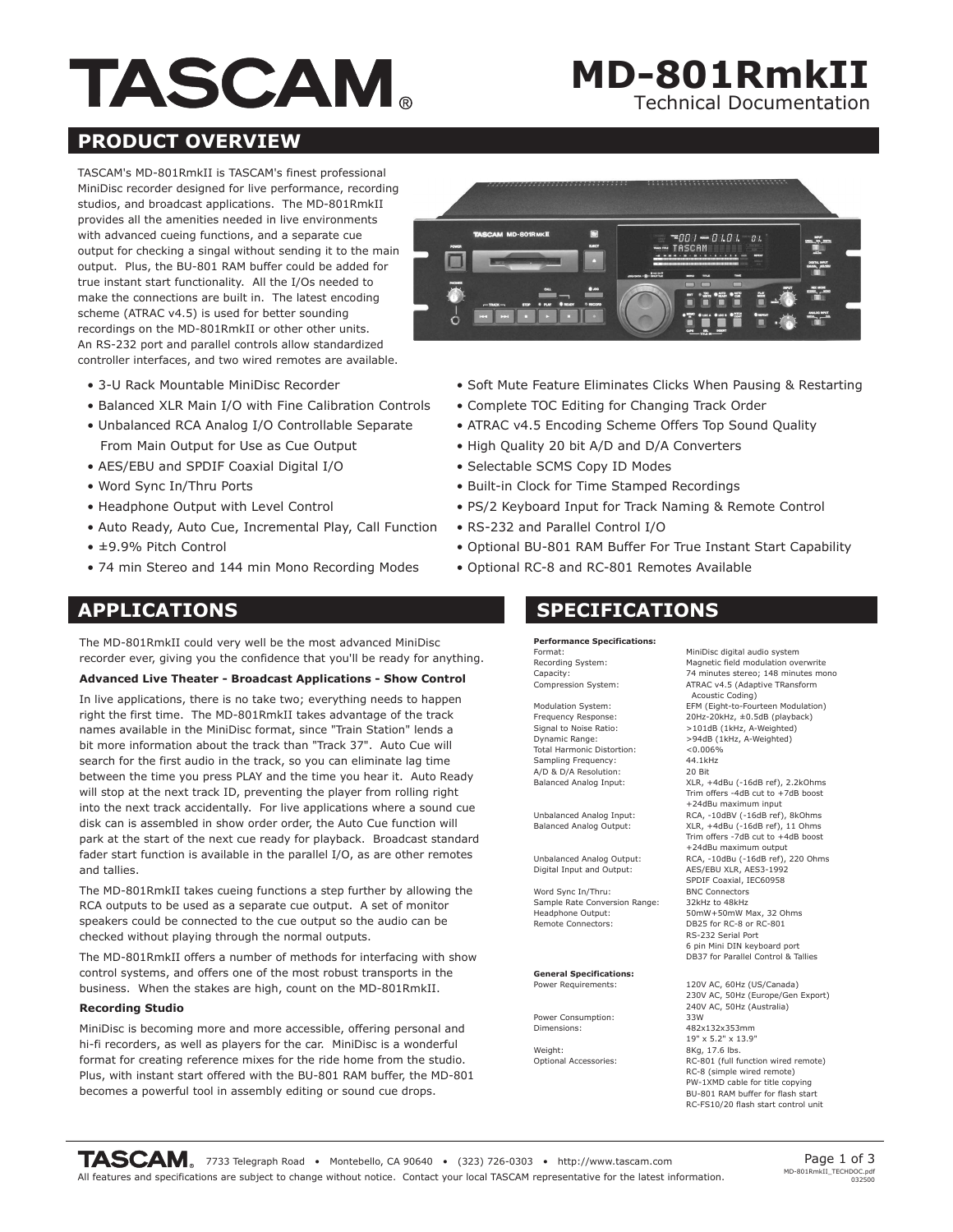# **TASCAM.**

### MD-801RmkII Technical Documentation

## **PARALLEL CONTROL I/O**

|                 | <b>FUNCTION:</b>             |  |  |  |
|-----------------|------------------------------|--|--|--|
| 1               | PLAY in                      |  |  |  |
| $\overline{2}$  | <b>NEXT TRACK in</b>         |  |  |  |
| 3               | PREVIOUS TRACK in            |  |  |  |
| $\overline{4}$  | READY in                     |  |  |  |
| $\overline{5}$  | STOP in                      |  |  |  |
| 6               | RECORD in                    |  |  |  |
| 7               | <b>AUTO CUE in</b>           |  |  |  |
| 8               | FADER START in               |  |  |  |
| 9               | AUTO READY in                |  |  |  |
| 10              | CALL in                      |  |  |  |
| 11              | PLAY tally                   |  |  |  |
| 12              | READY tally                  |  |  |  |
| 13              | <b>AUTO READY tally</b>      |  |  |  |
| 14              | <b>STOP tally</b>            |  |  |  |
| 15              | <b>RECORD tally</b>          |  |  |  |
| 16              | <b>AUTO CUE tally</b>        |  |  |  |
| 17              | <b>ONLINE tally</b>          |  |  |  |
| 18              | <b>TIME SEARCH tally</b>     |  |  |  |
| 19              | $- N/A -$                    |  |  |  |
| 20              | END OF MESSAGE tally         |  |  |  |
| 21              | PROGRAM tally                |  |  |  |
| 22              | PROGRAM in                   |  |  |  |
| 23              | KEY 0 in                     |  |  |  |
| 24              | $KEY$ 1 in                   |  |  |  |
| 25              | KEY 2 in                     |  |  |  |
| 26              | KEY 3 in                     |  |  |  |
| 27              | KEY 4 in                     |  |  |  |
| 28              | KEY 5<br>in                  |  |  |  |
| 29              | $\overline{\text{KEY}}$ 6 in |  |  |  |
| 30              | KEY <sub>7</sub><br>in       |  |  |  |
| 31              | KEY <sub>8</sub><br>in       |  |  |  |
| 32              | KEY 9 in                     |  |  |  |
| $3\overline{3}$ | CLEAR in                     |  |  |  |
| 34              | <b>ENTER in</b>              |  |  |  |
| 35              | <b>DISC IN tally</b>         |  |  |  |
| 36              | <b>GND</b>                   |  |  |  |
| $\overline{37}$ | $+5V$                        |  |  |  |

#### **Parallel Control Notes:**

All command controls are labeled as "in" on the chart at left. The commands are active when brought to ground for more than 50 milliseconds or longer.

FADER START pin (8) operates as a latched function. Playback begins when the pin is brought to ground for more than 50 msec, and stops when the ground is released for more than 50 msec.

The ONLINE tally pin (17) becomes active when a play command is received from any of the following:

- The ONLINE function of the RC-801 remote
- The RC-8 remote
- Parallel or Serial Remote ports
- A PS/2 keyboard

RECORD pin (6) puts the MD-801RmkII into input monitor mode. To engage the recorder into record, RECORD (6) and PLAY (11) commands must be transmitted simultaneously. While the MD-801RmkII is in input monitor mode, the RECORD tally signal (15) will flash.

Tally outputs are open collectors, with a 20mA max load current and a 30V maximum. Take care not to overload these pins: the maximum supply current is 100mA.

#### **REMOTE (PARALLEL)**



#### **KEYBOARD CONTROL**

A standard PS/2 compatible keyboard (typical PC keyboard) can be plugged into the back of the MD-801RmkII to offer quick editing and naming functions as listed below.

| <b>FUNCTION:</b>    |                 | SHIFT+FUNCTION:          |
|---------------------|-----------------|--------------------------|
| PREVIOUS TRACK      | F <sub>1</sub>  | <b>ERASE TRACK</b>       |
| <b>NEXT TRACK</b>   | F <sub>2</sub>  | <b>ERASE DISC</b>        |
| CALL                | F <sub>3</sub>  | <b>ERASE A-B</b>         |
| <b>STOP</b>         | F4              | <b>MOVE TRACK</b>        |
| PLAY                | F5              | <b>DIVIDE TRACK</b>      |
| <b>READY</b>        | F <sub>6</sub>  | <b>COMBINE TRACKS</b>    |
| <b>AUTO CUE</b>     | F7              | INSERT (A-B POINTS)      |
| <b>RECORD READY</b> | F8              | <b>TITLE</b>             |
| <b>AUTO READY</b>   | F9              | PROGRAM PLAY             |
| <b>REPEAT</b>       | F <sub>10</sub> | DELETE PROGRAM ITEM      |
| PLAY MODE           | F11             | <b>TIME SEARCH</b>       |
| PITCH CONTROL       | F12             | <b>FLASH START READY</b> |
| <b>SCAN FORWARD</b> | $\rightarrow$   | $- N/A -$                |
| <b>SCAN REVERSE</b> | $\leftarrow$    | $- N/A -$                |

| <b>EDIT FUNCTIONS:</b>  |                   |
|-------------------------|-------------------|
| MOVE CURSOR             | $\leq$ - and ->   |
| UPPER/LOWER             |                   |
| CASE                    | <b>CAPS KEY</b>   |
| <b>ERASE CHARACTER</b>  |                   |
| <b>BEFORE CURSOR</b>    | <b>BACK SPACE</b> |
| <b>ERASE CHARACTER</b>  |                   |
| <b>AT CURSOR</b>        | <b>DELETE</b>     |
| <b>INSERT CHARACTER</b> | <b>INSERT</b>     |
| <b>END TITLE ENTRY</b>  | <b>ESCAPE</b>     |

#### **ARCHITECT'S SPECIFICATIONS**

The MiniDisc recorder shall be able to record to a standard audio MiniDisc in stereo for 74 minutes or mono for 144 minutes of record time.

The MiniDisc recorder shall utilize ATRAC v4.5 compression system to ensure the best sound quality and compatibility with other MiniDisc systems.

The MiniDisc recorder shall offer advanced cueing functions including Auto Cue, Auto Ready, Incremental Play, and a Call function. A jog/shuttle wheel shall assist in the location of cue points.

The MiniDisc recorder shall offer editing of the table of contents data on the MiniDisc for rearranging, deleting, combining, or splitting tracks. Additional features shall be provided for editing within a track.

The MiniDisc recorder shall have balanced XLR and unbalanced RCA analog inputs and outputs. The RCA output shall be capable of acting as an independent monitor output. Digital audio inputs and outputs shall be available in AES/EBU format on XLR

connectors, and SPDIF coaxial connectors. The SCMS codes on the SPDIF line shall be selectable between copy prohibit, one generation limit, or no copy protection at all.

The MiniDisc recorder shall be controllable from TASCAM RC-8 and RC-801 wired remote controls. A mini DIN 6-pin keyboard input shall be provided on the front panel to accept a standard PS/2 compatible keyboard. The keyboard controls shall include transport control, editing functions, and track naming. A 9-pin serial (RS-232) control shall be provided for connecting other controllers. A parallel port shall provide access to controls and tallies as well.

The MiniDisc recorder shall be able to mount in a standard 19" rack mount. Dimensions shall be  $19" \times 5.2" \times 13.9"$  (W  $\times$  H  $\times$  D), taking up three standard height rack spaces.

*Metric measurements: 482x132x353mm*

#### **The MiniDisc recorder shall be a TASCAM MD-801RmkII.**

*NOTE: This text is available in a standard text file on TASCAM's Sound Contractor CD-ROM.*